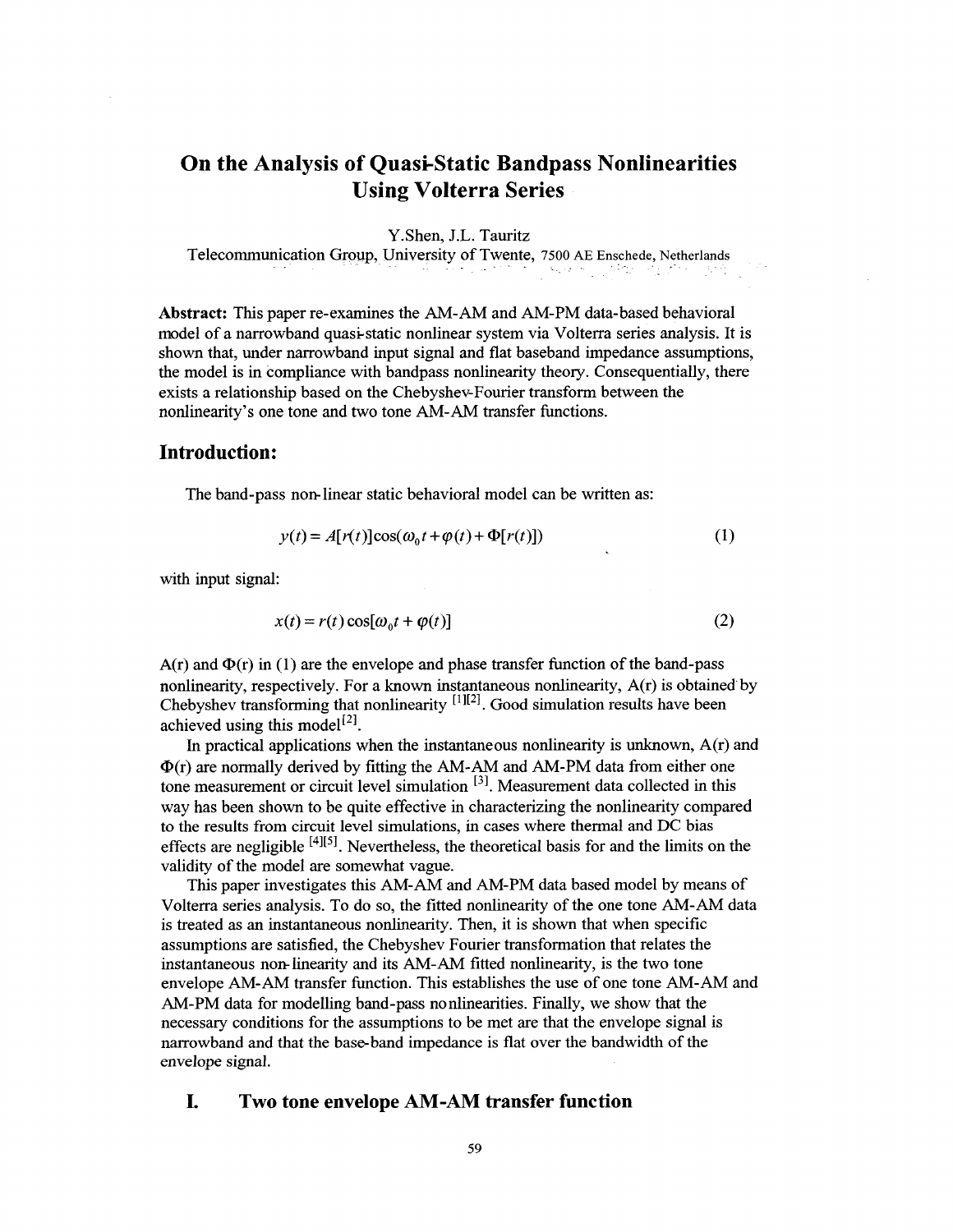When referring to the bandpass nonlinearity the nonlinearity is taken to be centred on the carrier frequency, which can also be seen as an instantaneous nonlinearity itself. Fig.1 depicts these two non-linearities.



 $(9)$  **Bandpass nonlinearity of the envelope signal** 



**<sup>(</sup>b) Instantaneous nonlinearity of the envelope** srgnal

Fig. 1 Bandpass nonlinearity and instantaneous nonlinearity

For an instantaneous nonlinearity as shown in fig.1-b, its envelope one tone AM-AM data can be obtained using two tone input measurements or simulation. This is illustrated in fig.2 and equation **(3).** 



Inner schematics of the instantaneous nonlinearity

Fig.2 Virtual envelope one tone measurement

$$
A_{in} \cos(\Delta \omega t)^* \cos(\omega_0 t) = \frac{A_{in}}{2} \cos(\omega_1 t) + \frac{A_{in}}{2} \cos(\omega_2 t)
$$
 (3)

where

$$
\omega_1 = \omega_0 - \Delta \omega \qquad \omega_2 = \omega_0 + \Delta \omega
$$

In light of bandpass nonlinearity theory, a Chebyshev Fourier transformation relationship exists between the instantaneous nonlinearity and the bandpass nonlinearity. In the following section this relationship is observed, using Volterra series analysis, between the one tone AM-AM data and the envelope AM-AM data.

#### **II. Volterra series analysis**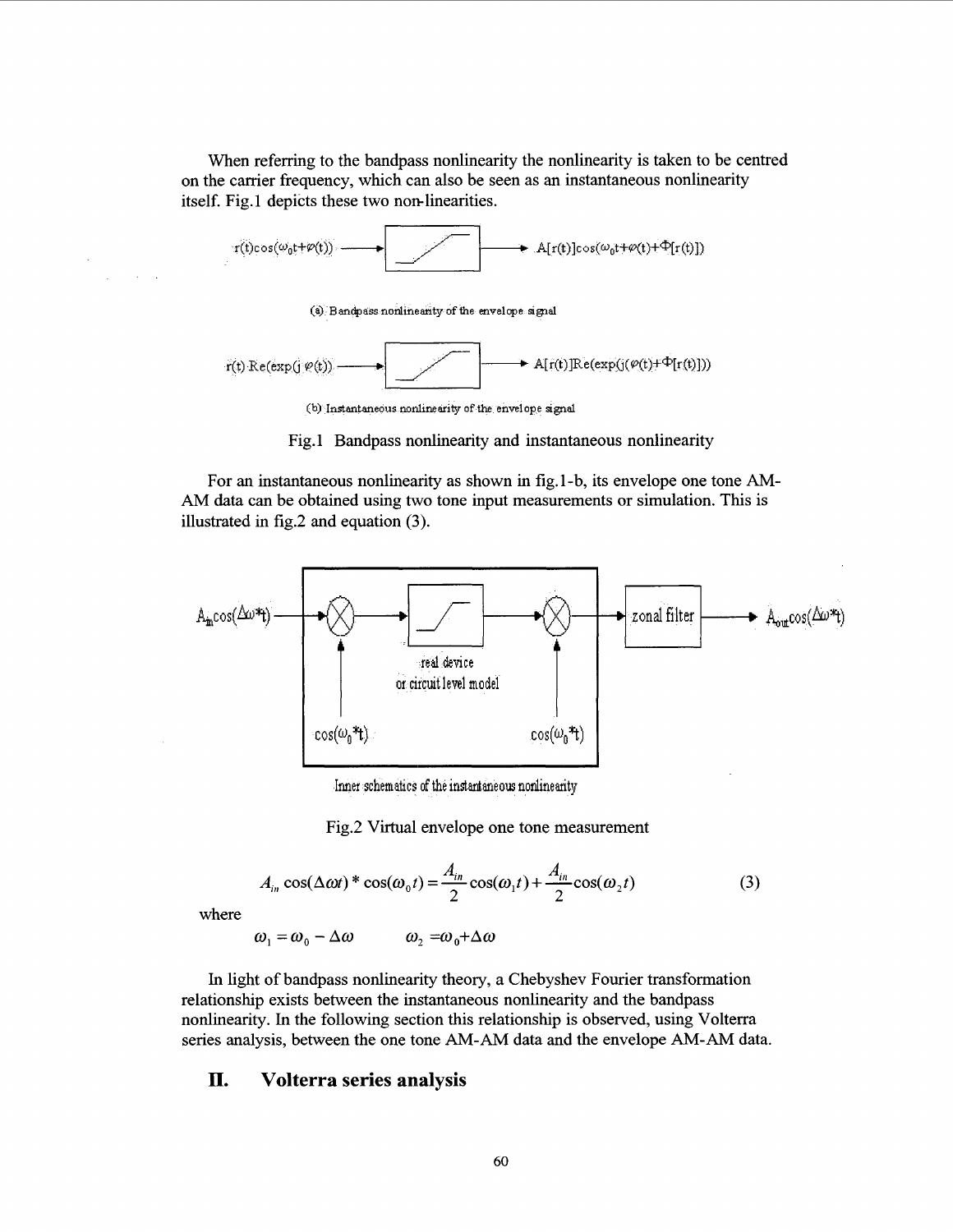We consider a system that can be modelled by the third order Volterra series. The system's response to a single input tone  $x(t) = A \cos(2\pi f_0 t)$  is: <sup>[6]</sup>

consider a system that can be modelled by the third order Volterra series. If  
response to a single input tone 
$$
x(t) = A \cos(2\pi f_0 t)
$$
 is: <sup>[6]</sup>  

$$
y(t) = \cos(2\pi f_0 t) \left[ \frac{A}{2} H_1 + \frac{A^3}{16} H_3 \cos \alpha + j \frac{A^3}{16} H_3 \sin \alpha \right]
$$
(4)

where

$$
H_1 = \text{Re}\{\tilde{H}_1(f_0)\}, H_3 = \text{Re}\{\tilde{H}_3(f_0, f_0, -f_0)\}, \quad \alpha = angle(\frac{\tilde{H}_3(f_0, f_0, -f_0)}{\tilde{H}_1(f_0)})
$$

and  $H_1(f), H_3(f_a, f_b, f_c)$  are the system's first and third order Volterra nonlinear transfer functions.

The system's response to a two tone input signal

$$
x(t) = \frac{A}{2} [\cos(2\pi f_1 t) + \cos(2\pi f_2 t)] = A \cos(2\pi \Delta f t) \cos(2\pi f_0 t)
$$
 (5)

is given by:

$$
y(t) = \frac{1}{2} \{ \cos(2\pi f_1 t) [\frac{A}{2} \tilde{H}_1(f_1) + \frac{A^3}{64} \tilde{H}_3(f_1, f_1, -f_1) + \frac{A^3}{32} \tilde{H}_3(f_1, f_2, -f_2)]
$$
  
+  $\cos(2\pi f_2 t) [\frac{A}{2} \tilde{H}_1(f_2) + \frac{A^3}{64} \tilde{H}_3(f_2, f_2, -f_2) + \frac{A^3}{32} \tilde{H}_3(f_2, f_1, -f_1)]$   
+  $\cos[2\pi (2f_2 - f_1)t] [\frac{A^3}{64} \tilde{H}_3(-f_1, f_2, f_2)]$   
+  $\cos[2\pi (2f_1 - f_2)t] [\frac{A^3}{64} \tilde{H}_3(-f_2, f_1, f_1)]$  (6)

Since we are talking about narrowband situations, we have

 $\overline{a}$ 

 $\sim$ 

$$
f_1 \cong f_0 \cong f_2 \tag{7}
$$

let us assume that:

$$
\tilde{H}_1(f_1) = \tilde{H}_1(f_0) = \tilde{H}_1(f_2)
$$
\n(8)

$$
\tilde{H}_3(f_i, f_i, -f_i) = \tilde{H}_3(f_0, f_0, -f_0) \qquad i = 1 or 2
$$
 (9)

and

$$
H_3(f_i, f_j, -f_j) = H_3(f_0, f_0, -f_0) \qquad i=1, j=2 \quad or \qquad i=2, j=1 \tag{10}
$$

then (6) can be simplified to

 $\mathcal{L}_{\rm{eff}}$ 

 $\sim$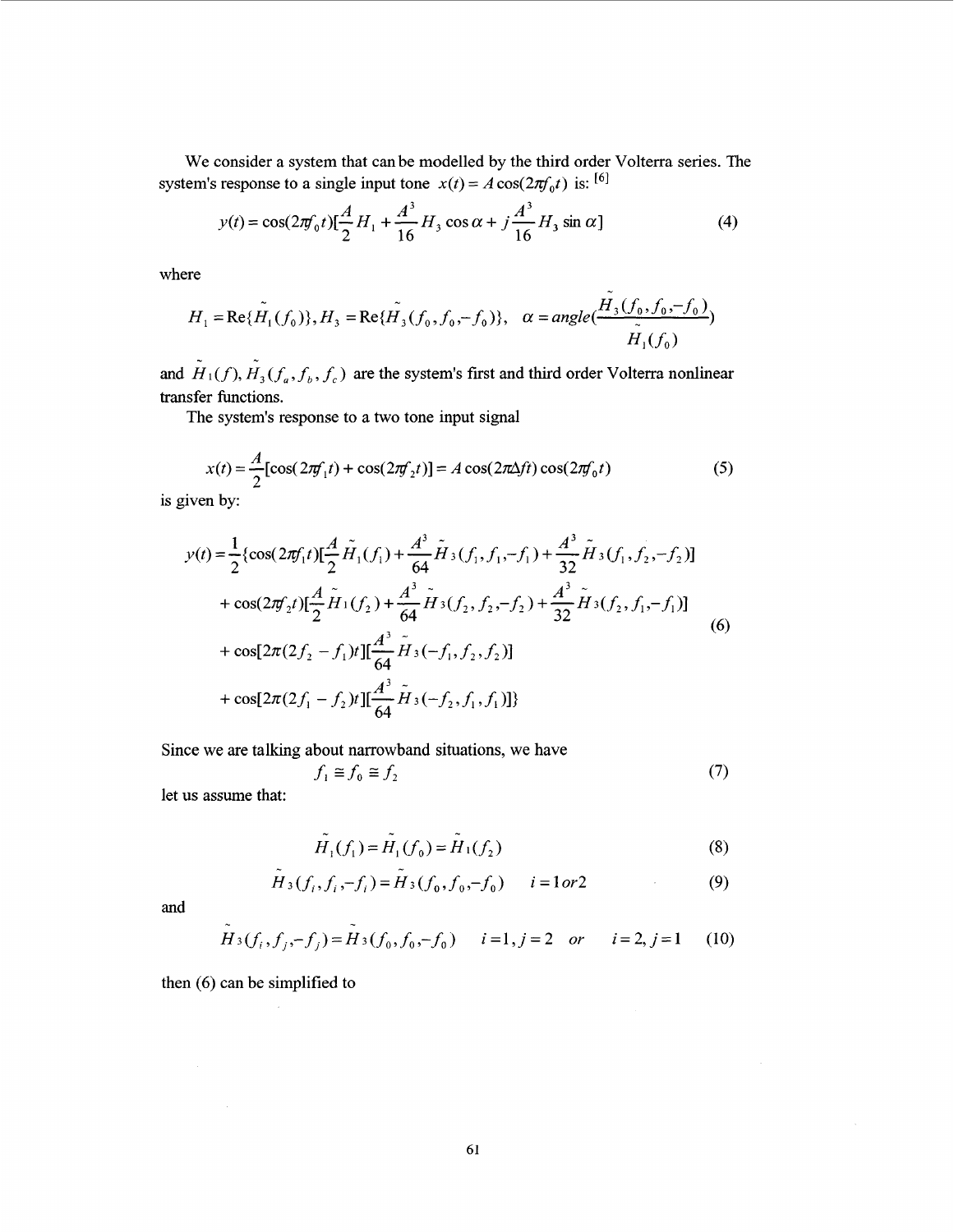$$
y(t) = \cos(2\pi\Delta ft)\cos(2\pi f_c t)\left[\frac{A}{2}H_1 + \frac{3A^3}{64}H_3\cos\alpha + j\frac{3A^3}{64}H_3\sin\alpha\right] + \cos(2\pi(2f_2 - f_1)t)\left[\frac{A^3}{64}\tilde{H}_3(-f_1, f_2, f_2)\right] + \cos(2\pi(2f_1 - f_2)t)\left[\frac{A^3}{64}\tilde{H}_3(-f_2, f_1, f_1)\right]
$$
(11)

We will examine the validity of assumptions **(8)** (9) and (10) in the next section. In this sectionthe assumptions are deemed appropriate. From (4), we see that the **AM-**AM characteristic for a single input tone is:

$$
G(A) = \sqrt{\frac{A^2}{4}H_1^2 + \frac{A^6}{256}H_3^2 + \frac{A^4}{16}H_1H_3\cos\alpha}
$$
 (12)

while from (10), the AM-AM characteristic for the envelope signal with the same amplitude for the single tone input is:

$$
g(A) = \sqrt{\frac{A^2}{4}H_1^2 + \frac{9A^6}{4096}H_3^2 + \frac{3A^4}{64}H_1H_3\cos\alpha}
$$
 (13)



(a) H<sub>3</sub>/H<sub>1</sub>=0.3,  $\alpha$ =5 $\pi$ /6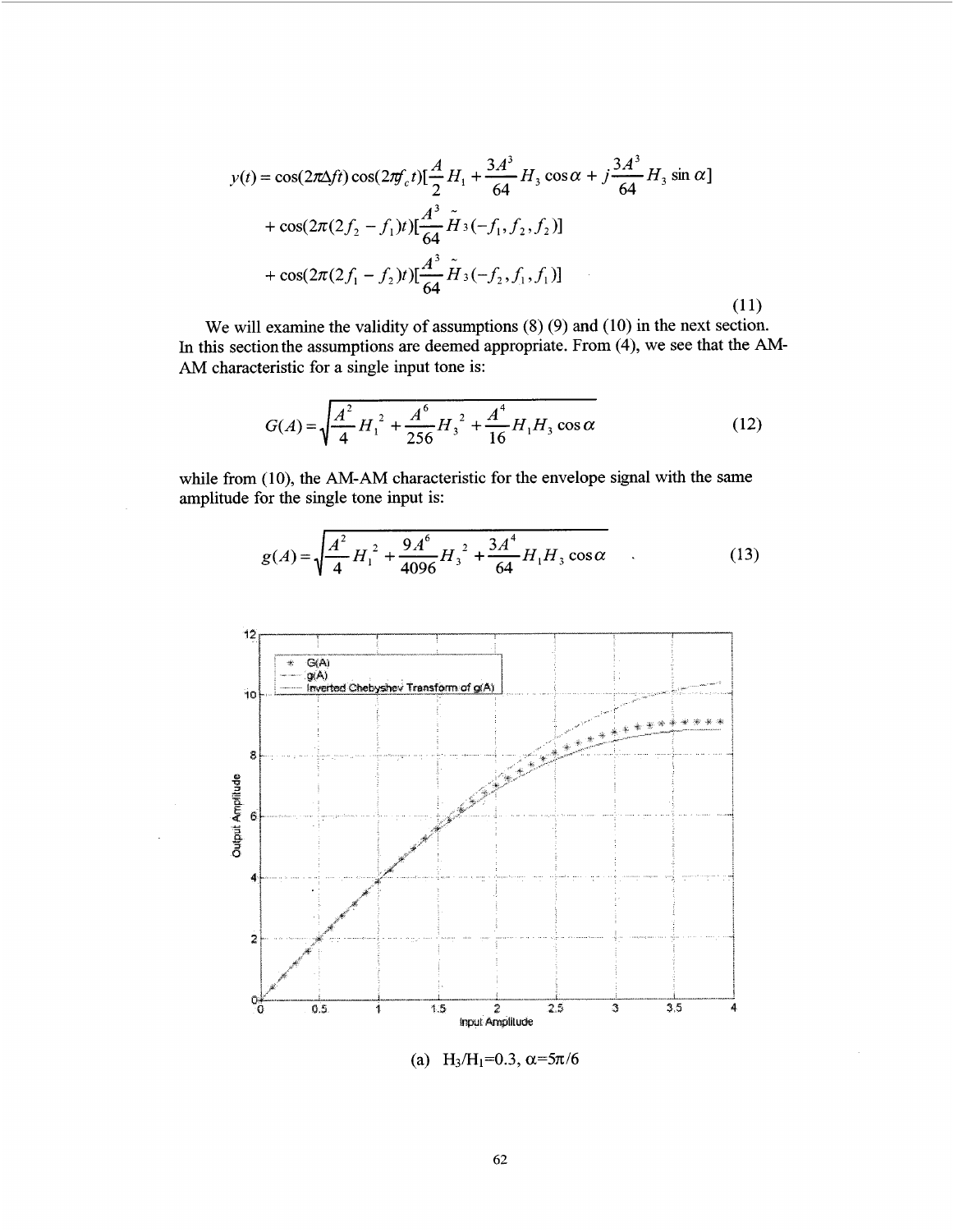

Fig.3 Comparison of G(A), g(A) and the Inverted Chebyshev Transformation of g(A)

Fig.3 illustrates the relationship of the Chebyshev Fourier transformation between G(A) and g(A). According to the theory of bandpass nonlinearity, it suggests that the AM-AM characteristic of the one tone signal is the instantaneous nonlinear transfer function of the envelope *AM-AM* **data.** Therefore, if **(8) (9)** and (10) are met, the AM-AM and AM-PM data fitted transfer functions are representative of the band-pass non-linearity of the envelope signal.

#### III. **Assumptions examined**

In order to investigate under what conditions assumptions **(8) (9)** and (10) can be met, we take advantage of the closed form of the Volterra non-linear transfer functions for the general non-linear circuit shown in fig.  $4^{[7]}$ ,



Fig.4 A general nonlinear circuit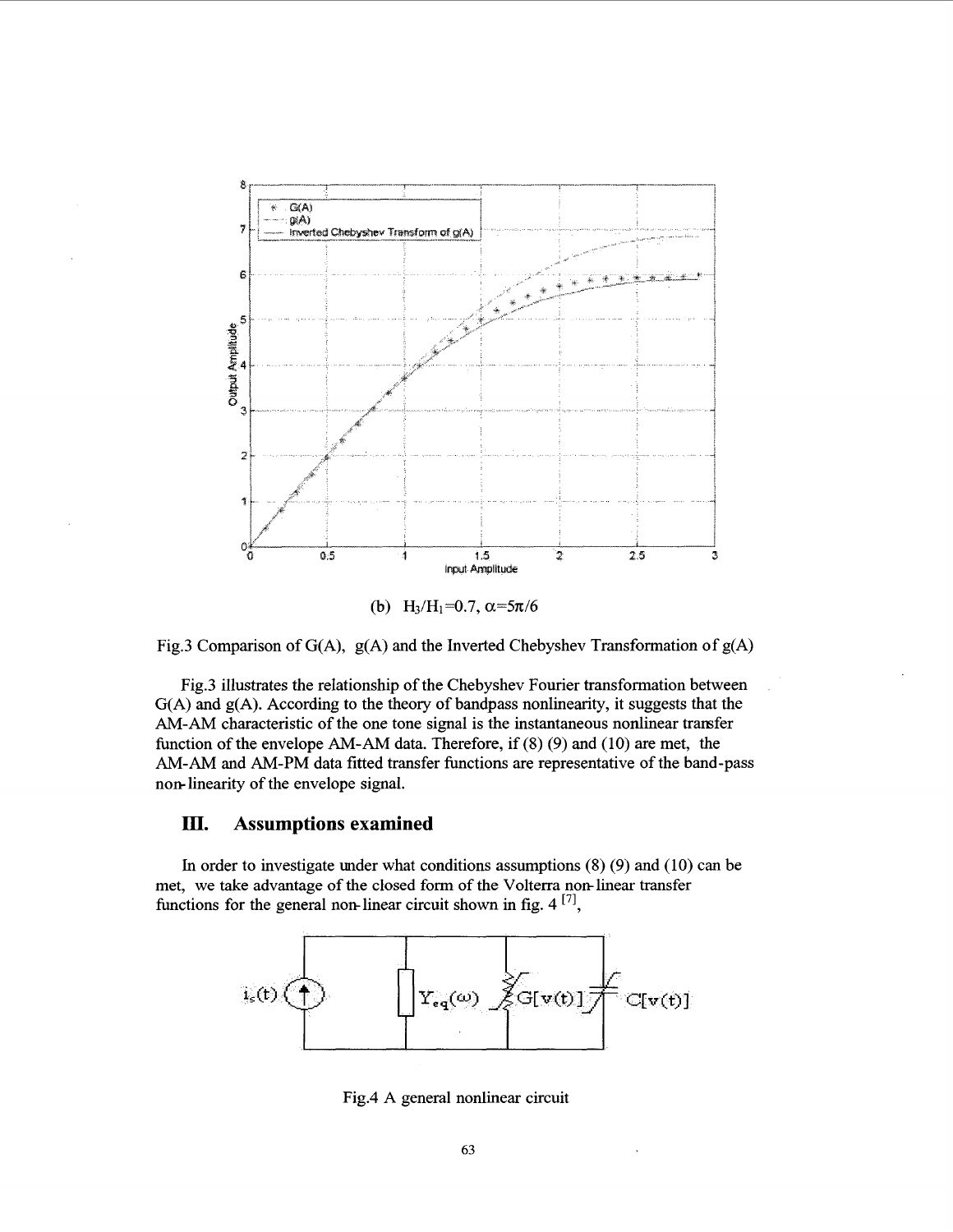$$
H_1(\omega) = \frac{1}{Y_{eq}(\omega)} = Z_{eq}(\omega)
$$
\n(14)

$$
H_2(\omega_1, \omega_2) = -Z_{eq}(\omega_1 + \omega_2)[G_2 + j(\omega_1 + \omega_2)C_2][H_1(\omega_1)H_1(\omega_2)]
$$
\n(15)

$$
H_3(\omega_1, \omega_2, \omega_3) = \frac{-Z_{eq}(\omega_1 + \omega_2 + \omega_3)}{6} \{4[G_2 + j(\omega_1 + \omega_2 + \omega_3)C_2] \}
$$
  
\n
$$
[H_1(\omega_1)H_2(\omega_2, \omega_3) + H_1(\omega_2)H_2(\omega_1, \omega_3) + H_1(\omega_3)H_2(\omega_1, \omega_2)] +
$$
  
\n
$$
6[G_3 + j(\omega_1 + \omega_2 + \omega_3)C_3][H_1(\omega_1)H_1(\omega_2)H_1(\omega_3)]\}
$$
\n(16)

Substituting

$$
H_1(\omega_i) = \frac{1}{Y_{eq}(\omega_i)} = Z_{eq}(\omega_i) \qquad i = 0, \quad 1 \qquad or \quad 2 \tag{17}
$$

$$
H_2(\omega_i, \omega_i) = -Z_{eq}(2\omega_i)[G_2 + j(2\omega_i)C_2]H_1^2(\omega_i) \qquad i = 0, \qquad 1 \qquad or \qquad 2 \qquad (18)
$$

$$
H_2(\omega_i, -\omega_i) = -Z_{eq}(0)G_2H_1(\omega_i)H_1(-\omega_i) \quad i=0, \quad 1 \quad or \quad 2 \tag{19}
$$

$$
H_2(\omega_i, -\omega_j) = -Z_{eq}(\omega_i - \omega_j)[G_2 + j(\omega_i - \omega_j)C_2]H_1(\omega_i)H_1(-\omega_j)
$$
 (20)

$$
H_3(\omega_i, \omega_i, -\omega_i) = \frac{-Z_{eq}(\omega_i)}{6} \{4[G_2 + j\omega_i C_2][2H_1(\omega_i)H_2(\omega_i, -\omega_i) + H_1(-\omega_i)H_2(\omega_i, \omega_i)] + 6[G_3 + j\omega_i C_3]H_1^2(\omega_i)H_1(-\omega_i) \} \qquad i = 0, \qquad 1 \qquad or \qquad (21)
$$

$$
H_3(\omega_i, \omega_j, -\omega_j) = \frac{-Z_{eq}(\omega_i)}{6} \{4[G_2 + j\omega_i C_2] \n[H_1(\omega_i)H_2(\omega_j, -\omega_j) + H_1(\omega_j)H_2(\omega_i, -\omega_j) + H_1(-\omega_j)H_2(\omega_i, \omega_j)] +
$$
\n
$$
6[G_3 + j\omega_i C_3][H_1(\omega_i)H_1(\omega_j)H_1(\omega_{-j})]\}
$$
\n
$$
i = 1, \quad j = 2 \quad or \quad i = 2, \quad j = 1
$$
\n(22)

It is easily seen that in the narrowband case assumptions  $(8)$  and  $(9)$  are satisfied. However, if the baseband impedance is not flat assumption  $(10)$  is not satisfied. This is shown in equation  $(23)$  assuming a narrowband input:

$$
H_3(\omega_i, \omega_j, -\omega_j) - H_3(\omega_0, \omega_0, -\omega_0) \cong
$$
  
\n
$$
\frac{-Z_{eq}^2(\omega_0)}{6} \{4[G_2 + j\omega_0 C_2][Z_{eq}(0) - Z_{eq}(\omega_i - \omega_j)]H_1(\omega_0)H_1(-\omega_0)
$$
  
\n $i = 1, j = 2 \text{ or } i = 2, j = 1$  (23)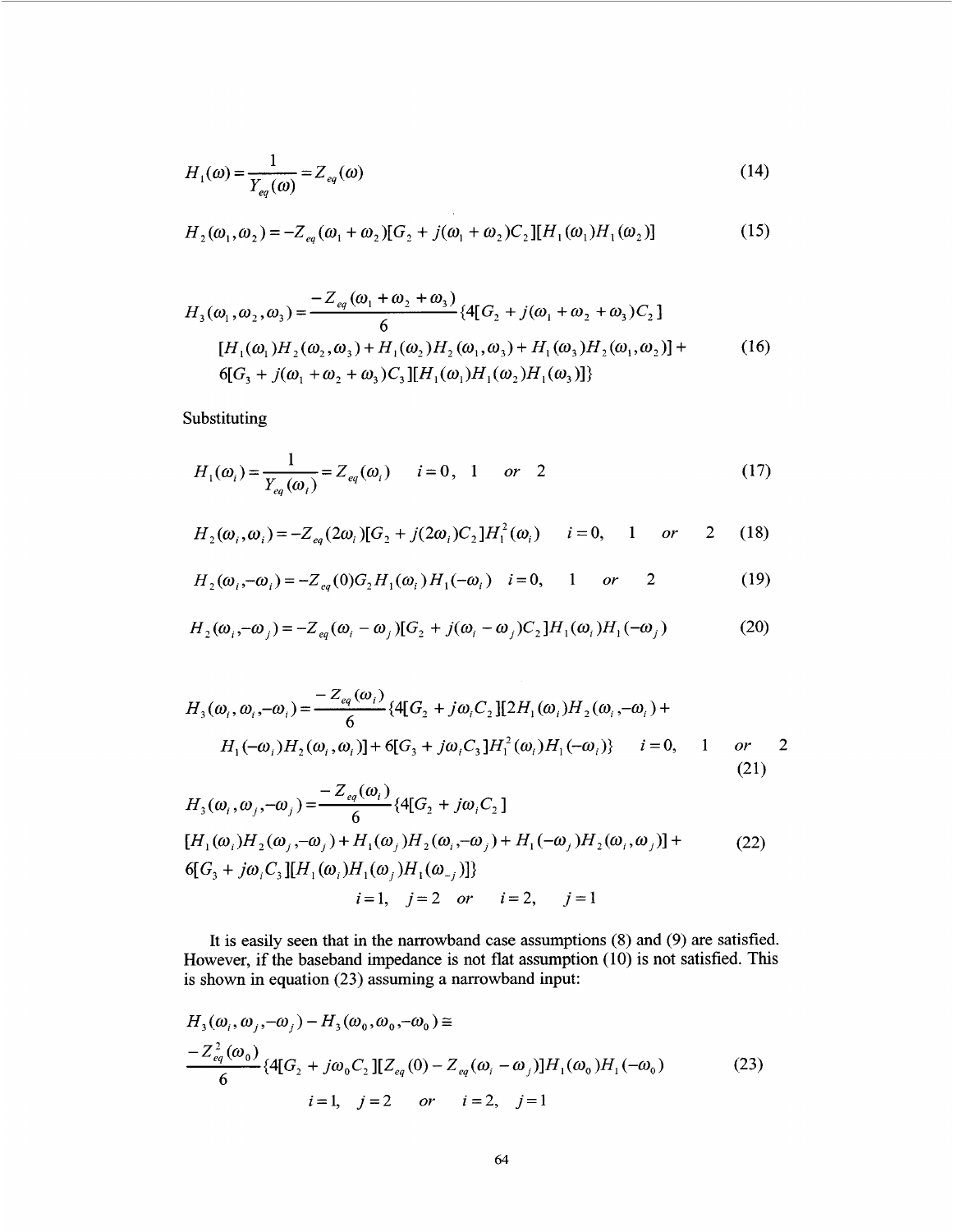Equation **(23)** is illustrative of the considerable influence of sub- harmonic frequency terminations and bias circuits on the model's accuracy, a phenomenon previously reported **18].** 

using a harmonic balance based simulator. The result is shown in **fig.3.**  In order to test our theoretical work, we considered a realistic power amplifier



Fig.5 Comparison of  $G(A), g(A)$  and  $g(A)$ 's Chebyshev Transformation with data from HB simulation

# **IV. Conclusions**

This paper demonstrates that when the envelope signal is narrowband and the baseband impedance of the circuit is flat, the two tone or envelope AM-AM data correlates well with the Chebyshev transformed one tone measured or simulated AM-AM data. Thus, consistent with the theory of bandpass nonlinearity, the one tone measured or simulated AM-AM and AM-PM **data** can be used as the bandpass quasistatic non-linear behavioural model.

#### **Acknowledgements**

This work was supported by Philips Semiconductors Nijmegen and Agilent - EEsof.

## **References:**